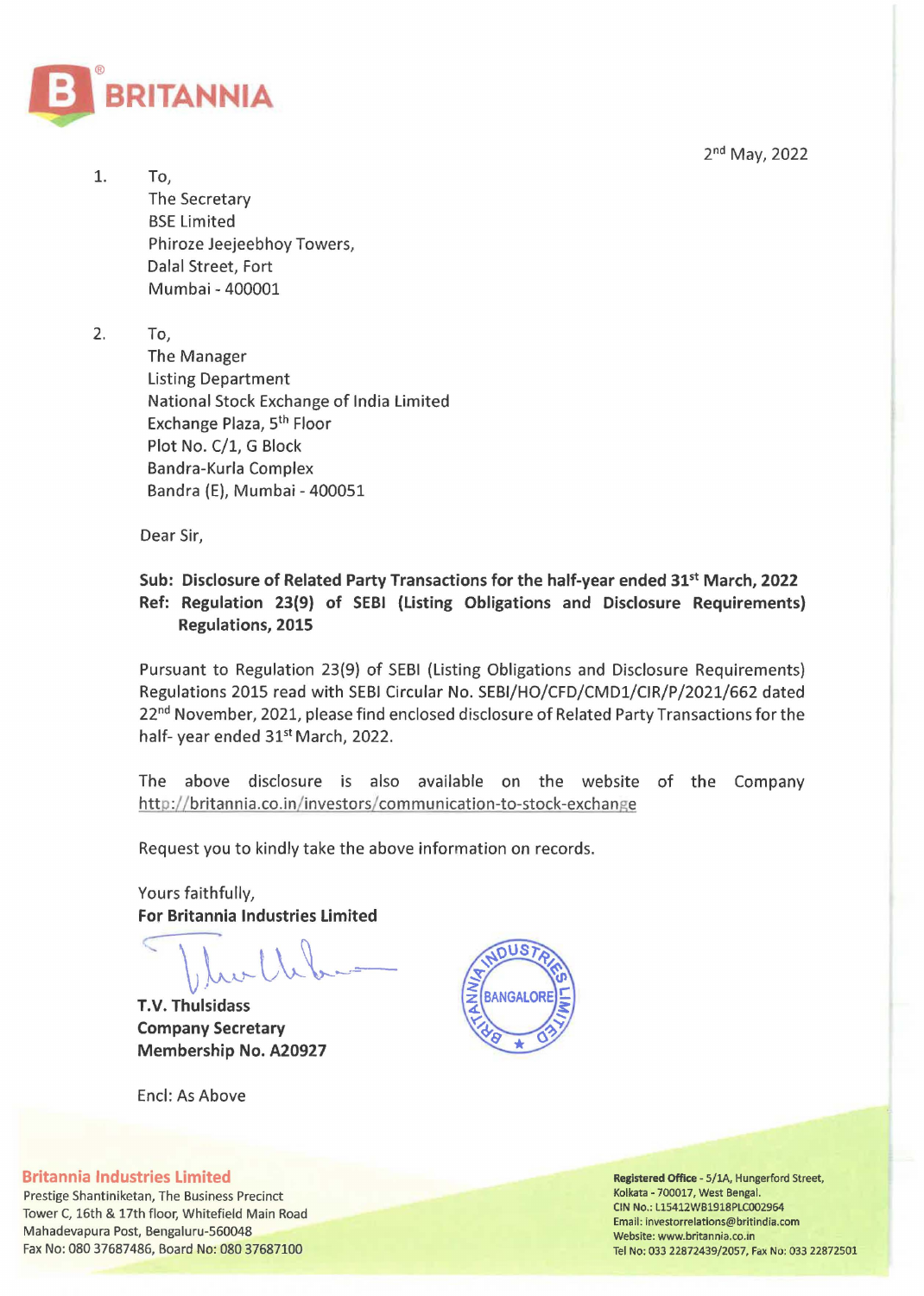|                |                              |                                                                                                                              |  |                                                                              |                                                                            |                                                                                    |                                                     |                                                                                |                                                                                                                    |                                                     |                |                                                                         |                                             |                      |        | Rs. in crores |                                                                           |
|----------------|------------------------------|------------------------------------------------------------------------------------------------------------------------------|--|------------------------------------------------------------------------------|----------------------------------------------------------------------------|------------------------------------------------------------------------------------|-----------------------------------------------------|--------------------------------------------------------------------------------|--------------------------------------------------------------------------------------------------------------------|-----------------------------------------------------|----------------|-------------------------------------------------------------------------|---------------------------------------------|----------------------|--------|---------------|---------------------------------------------------------------------------|
|                | transaction                  | Details of the party (listed entity /subsidiary) entering into the<br>Details of the counterparty                            |  |                                                                              |                                                                            |                                                                                    |                                                     | In case monies are<br>due to either party<br>as a result of the<br>transaction | In case any financial<br>indebtedness is incurred to<br>make or give loans, inter-<br>corporate deposits, advances |                                                     |                | Details of the loans, inter-corporate deposits, advances or investments |                                             |                      |        |               |                                                                           |
|                |                              | PAN                                                                                                                          |  |                                                                              |                                                                            |                                                                                    | Value of                                            |                                                                                |                                                                                                                    |                                                     | or investments |                                                                         |                                             |                      |        |               |                                                                           |
| S.No           | Name<br>PAN                  | Name                                                                                                                         |  | Relationship of the counterparty with the<br>listed entity or its subsidiary | Type of related party transaction                                          | Value of the related<br>party transaction as<br>approved by the audit<br>committee | transact<br>on during<br>the<br>reporting<br>period | balance                                                                        | Opening   Closing<br>balance                                                                                       | Nature of<br>indebted<br>ness<br>(loan/<br>issuance | Cost           | Tenure                                                                  | Nature (loan/<br>advance/<br>intercorporate | Interest<br>Rate (%) | Tenure | Secured/      | <b>Purpose for</b><br>which the<br>funds will be<br>unsecured utilised by |
|                |                              |                                                                                                                              |  |                                                                              |                                                                            |                                                                                    |                                                     |                                                                                |                                                                                                                    | of debt/<br>any other<br>etc.)                      |                |                                                                         | deposit/investment                          |                      |        |               | the ultimate<br>recipient of<br>funds<br>(endusage)                       |
|                | Britannia Industries Limited | Avijit Deb Partners, LLP                                                                                                     |  | Other related party                                                          | Professional charges                                                       | 0.50                                                                               | 0.10                                                |                                                                                |                                                                                                                    |                                                     |                |                                                                         |                                             |                      |        |               | For general                                                               |
|                |                              |                                                                                                                              |  |                                                                              |                                                                            |                                                                                    |                                                     |                                                                                |                                                                                                                    |                                                     |                |                                                                         |                                             |                      |        |               | corporate,                                                                |
| 2              | Britannia Industries Limited | Bombay Burmah Trading Corporation Limited                                                                                    |  | <b>Ultimate Holding company</b>                                              | ICDs placed                                                                | As per limits approved<br>by the board                                             | 390.00                                              | 513.06                                                                         | 397.38                                                                                                             |                                                     |                |                                                                         | Intercorporate deposit                      | 8.75% 1year          |        | Unsecured     | business and<br>working<br>capital<br>purposes.                           |
|                |                              |                                                                                                                              |  |                                                                              | ICDs redeemed                                                              | As per agreed terms                                                                | 500.00                                              |                                                                                |                                                                                                                    |                                                     |                |                                                                         |                                             |                      |        |               |                                                                           |
|                |                              |                                                                                                                              |  |                                                                              | Interest income                                                            | As per agreed terms                                                                | 23.30                                               |                                                                                |                                                                                                                    |                                                     |                |                                                                         |                                             |                      |        |               |                                                                           |
|                |                              |                                                                                                                              |  |                                                                              | Reimbursement of expenses<br>Corporate guarantee fees                      | 1.50<br>0.40                                                                       | 1.48<br>0.27                                        | 0.31                                                                           | 0.19                                                                                                               |                                                     |                |                                                                         |                                             |                      |        |               |                                                                           |
| -3             | Britannia Industries Limited | Britannia and Associates (Mauritius) Private Limited, Mauritius                                                              |  | Subsidiary                                                                   | nvestments held<br>Corporate guarantee given                               |                                                                                    |                                                     | 121.69<br>87.73                                                                | 121.69<br>63.67                                                                                                    |                                                     |                |                                                                         |                                             |                      |        |               |                                                                           |
|                |                              | Britannia Industries Limited Management Staff Provident Fund                                                                 |  |                                                                              |                                                                            | 28.00                                                                              | 23.49                                               |                                                                                |                                                                                                                    |                                                     |                |                                                                         |                                             |                      |        |               |                                                                           |
| $\overline{4}$ | Britannia Industries Limited | Britannia Industries Limited Covenated Staff Gratuity Fund<br>Britannia Industries Limited Non Covenated Staff Gratuity Fund |  | Post employment-benefit plan entities                                        | Contributions during the year (includes Employees' share and contribution) | 3.50<br>7.00                                                                       | 1.44<br>0.92                                        |                                                                                |                                                                                                                    |                                                     |                |                                                                         |                                             |                      |        |               |                                                                           |
|                |                              | Britannia Industries Limited Covenated Staff Pension Fund                                                                    |  |                                                                              |                                                                            | 1.00                                                                               | 0.22                                                |                                                                                |                                                                                                                    |                                                     |                |                                                                         |                                             |                      |        |               |                                                                           |
|                |                              | Britannia Industries Limited Officers Pension Fund                                                                           |  |                                                                              |                                                                            | 1.00                                                                               | 0.18                                                |                                                                                |                                                                                                                    |                                                     |                |                                                                         |                                             |                      |        |               |                                                                           |
| - 5            | Britannia Industries Limited | Go Airlines (India) Limited                                                                                                  |  | Other related party                                                          | Recovery of other expenses<br>Rental income                                | 0.20<br>0.02                                                                       | 0.12<br>0.02                                        | 0.09                                                                           |                                                                                                                    |                                                     |                |                                                                         |                                             |                      |        |               |                                                                           |
|                |                              |                                                                                                                              |  |                                                                              | Purchase of finished goods / consumables and ingredients                   | 100.00                                                                             | 80.24                                               |                                                                                |                                                                                                                    |                                                     |                |                                                                         |                                             |                      |        |               |                                                                           |
| 6              | Britannia Industries Limited | Nalanda Biscuit Company Limited                                                                                              |  | Associates                                                                   | Sale of goods / consumables and ingredients                                | 7.00                                                                               | 1.35                                                | 0.56                                                                           | $-1.67$                                                                                                            |                                                     |                |                                                                         |                                             |                      |        |               |                                                                           |
|                |                              |                                                                                                                              |  |                                                                              | nvestment<br>Purchase of finished goods / consumables and ingredients      | 104.00                                                                             | 71.48                                               | 0.28                                                                           | 0.28                                                                                                               |                                                     |                |                                                                         |                                             |                      |        |               |                                                                           |
|                | Britannia Industries Limited | Sunandaram Foods Private Limited                                                                                             |  | Associates                                                                   | Sale of goods / consumables and ingredients                                | 7.00                                                                               | 1.09                                                | 4.10                                                                           | 4.20                                                                                                               |                                                     |                |                                                                         |                                             |                      |        |               |                                                                           |
|                |                              |                                                                                                                              |  |                                                                              | Investment                                                                 |                                                                                    | $\sim$                                              | 14.50                                                                          | 14.50                                                                                                              |                                                     |                |                                                                         |                                             |                      |        |               |                                                                           |
|                |                              |                                                                                                                              |  |                                                                              |                                                                            | As per limits approved                                                             |                                                     |                                                                                |                                                                                                                    |                                                     |                |                                                                         |                                             |                      |        |               |                                                                           |
|                |                              |                                                                                                                              |  |                                                                              | ICDs placed                                                                | by the board                                                                       | 350.00                                              |                                                                                |                                                                                                                    |                                                     |                |                                                                         | Intercorporate deposit                      |                      |        |               | 10.00% 1-2 years Unsecured For working                                    |
| 8              | Britannia Industries Limited | The Bombay Dyeing and Manufacturing Company Limited                                                                          |  | Other related party                                                          | ICDs redeemed                                                              | As per agreed terms                                                                | 290.00                                              | 298.47                                                                         | 357.33                                                                                                             |                                                     |                |                                                                         |                                             |                      |        |               | capital                                                                   |
|                |                              |                                                                                                                              |  |                                                                              | Interest income                                                            | As per agreed terms                                                                | 29.68                                               |                                                                                |                                                                                                                    |                                                     |                |                                                                         |                                             |                      |        |               |                                                                           |
|                |                              |                                                                                                                              |  |                                                                              | Reimbursement of expenses                                                  | 2.00                                                                               | 0.15                                                |                                                                                |                                                                                                                    |                                                     |                |                                                                         |                                             |                      |        |               |                                                                           |
|                |                              |                                                                                                                              |  |                                                                              | Remittance of dividend                                                     |                                                                                    | 0.03<br>0.05                                        |                                                                                |                                                                                                                    |                                                     |                |                                                                         |                                             |                      |        |               |                                                                           |
|                |                              | Mr. Nusli N Wadia                                                                                                            |  | KMP - Non-Executive Directors                                                | Sitting fees<br>Issue of Bonus Debentures                                  |                                                                                    | 0.01                                                |                                                                                |                                                                                                                    |                                                     |                |                                                                         |                                             |                      |        |               |                                                                           |
|                |                              |                                                                                                                              |  |                                                                              | Interest paid on Bonus debentures                                          |                                                                                    | 0.00                                                |                                                                                |                                                                                                                    |                                                     |                |                                                                         |                                             |                      |        |               |                                                                           |
|                |                              |                                                                                                                              |  |                                                                              | Remittance of dividend<br>Sitting fees                                     |                                                                                    | 0.12<br>0.07                                        |                                                                                |                                                                                                                    |                                                     |                |                                                                         |                                             |                      |        |               |                                                                           |
|                |                              | Mr Ness Wadia                                                                                                                |  | KMP - Non-Executive Directors                                                | <b>Issue of Bonus Debentures</b>                                           |                                                                                    | 0.05                                                |                                                                                |                                                                                                                    |                                                     |                |                                                                         |                                             |                      |        |               |                                                                           |
|                |                              |                                                                                                                              |  |                                                                              | Interest paid on Bonus debentures                                          |                                                                                    | 0.00                                                |                                                                                |                                                                                                                    |                                                     |                |                                                                         |                                             |                      |        |               |                                                                           |
|                |                              | Mr. Avijit Deb                                                                                                               |  | KMP - Non-Executive Directors                                                | Sitting fees<br>Sitting fees                                               |                                                                                    | 0.09<br>0.07                                        |                                                                                |                                                                                                                    |                                                     |                |                                                                         |                                             |                      |        |               |                                                                           |
|                |                              | Dr. Ajai Puri                                                                                                                |  | KMP - Non-Executive Directors                                                | Remittance of dividend                                                     |                                                                                    | 0.00                                                |                                                                                |                                                                                                                    |                                                     |                |                                                                         |                                             |                      |        |               |                                                                           |
|                |                              | Mr. Jeh N Wadia                                                                                                              |  | KMP - Non-Executive Directors                                                | Sitting fees                                                               |                                                                                    | 0.01                                                |                                                                                |                                                                                                                    |                                                     |                |                                                                         |                                             |                      |        |               |                                                                           |
|                |                              |                                                                                                                              |  |                                                                              | Sitting fees<br>Remittance of dividend                                     |                                                                                    | 0.12<br>0.00                                        |                                                                                |                                                                                                                    |                                                     |                |                                                                         |                                             |                      |        |               |                                                                           |
|                |                              | Mr. Keki Dadiseth                                                                                                            |  | KMP - Non-Executive Directors                                                | <b>Issue of Bonus Debentures</b>                                           |                                                                                    | 0.00                                                |                                                                                |                                                                                                                    |                                                     |                |                                                                         |                                             |                      |        |               |                                                                           |
|                |                              |                                                                                                                              |  |                                                                              | Interest paid on Bonus debentures                                          |                                                                                    | 0.00                                                |                                                                                |                                                                                                                    |                                                     |                |                                                                         |                                             |                      |        |               |                                                                           |
|                |                              | Dr. Ajay Shah                                                                                                                |  | KMP - Non-Executive Directors                                                | Sitting fees<br>Remittance of dividend                                     |                                                                                    | 0.04<br>0.00                                        |                                                                                |                                                                                                                    |                                                     |                |                                                                         |                                             |                      |        |               |                                                                           |
|                |                              | Dr. YSP Thorat                                                                                                               |  | KMP - Non-Executive Directors                                                | Issue of Bonus Debentures                                                  |                                                                                    | 0.00                                                |                                                                                |                                                                                                                    |                                                     |                |                                                                         |                                             |                      |        |               |                                                                           |
|                |                              |                                                                                                                              |  |                                                                              | Sitting fees                                                               |                                                                                    | 0.10                                                |                                                                                |                                                                                                                    |                                                     |                |                                                                         |                                             |                      |        |               |                                                                           |
| 9              | Britannia Industries Limited | Mr. Keki Elavia<br>Mrs. Tanya Arvind Dubash                                                                                  |  | KMP - Non-Executive Directors<br>KMP - Non-Executive Directors               | Sitting fees<br>Sitting fees                                               |                                                                                    | 0.07<br>0.03                                        |                                                                                |                                                                                                                    |                                                     |                |                                                                         |                                             |                      |        |               |                                                                           |
|                |                              | Dr. Urjit Patel                                                                                                              |  | KMP - Non-Executive Directors                                                | Sitting fees                                                               |                                                                                    | 0.03                                                |                                                                                |                                                                                                                    |                                                     |                |                                                                         |                                             |                      |        |               |                                                                           |
|                |                              |                                                                                                                              |  |                                                                              | Interest paid on Bonus debentures                                          |                                                                                    | 0.02                                                |                                                                                |                                                                                                                    |                                                     |                |                                                                         |                                             |                      |        |               |                                                                           |
|                |                              |                                                                                                                              |  |                                                                              | Remuneration                                                               |                                                                                    |                                                     |                                                                                |                                                                                                                    |                                                     |                |                                                                         |                                             |                      |        |               |                                                                           |
|                |                              |                                                                                                                              |  |                                                                              |                                                                            | As per terms of<br>employment contract                                             | 11.70                                               |                                                                                |                                                                                                                    |                                                     |                |                                                                         |                                             |                      |        |               |                                                                           |
|                |                              |                                                                                                                              |  |                                                                              |                                                                            | Total of Rs.0.50 for all                                                           |                                                     |                                                                                |                                                                                                                    |                                                     |                |                                                                         |                                             |                      |        |               |                                                                           |
|                |                              | Mr.Varun Berry                                                                                                               |  | <b>KMP - Managing Director</b>                                               | Reimbursement of expenses                                                  | KMP                                                                                | 0.17                                                |                                                                                |                                                                                                                    |                                                     |                |                                                                         |                                             |                      |        |               |                                                                           |
|                |                              |                                                                                                                              |  |                                                                              |                                                                            | As per terms of                                                                    |                                                     |                                                                                |                                                                                                                    |                                                     |                |                                                                         |                                             |                      |        |               |                                                                           |
|                |                              |                                                                                                                              |  |                                                                              | Stock option scheme/Phantom option scheme expenses                         | employment contract                                                                | 15.22                                               |                                                                                |                                                                                                                    |                                                     |                |                                                                         |                                             |                      |        |               |                                                                           |
|                |                              |                                                                                                                              |  |                                                                              |                                                                            | As per terms of                                                                    |                                                     |                                                                                |                                                                                                                    |                                                     |                |                                                                         |                                             |                      |        |               |                                                                           |
|                |                              |                                                                                                                              |  |                                                                              | Payment under Phantom option scheme                                        | employment contract                                                                | 33.13                                               |                                                                                |                                                                                                                    |                                                     |                |                                                                         |                                             |                      |        |               |                                                                           |
|                |                              | Mr. Natarajan Venkataraman                                                                                                   |  | KMP - Executive Director and Chief Financial<br>Officer                      | Remuneration                                                               | As per terms of<br>employment contract                                             | 3.26                                                |                                                                                |                                                                                                                    |                                                     |                |                                                                         |                                             |                      |        |               |                                                                           |
|                |                              |                                                                                                                              |  |                                                                              |                                                                            | As per terms of                                                                    |                                                     |                                                                                |                                                                                                                    |                                                     |                |                                                                         |                                             |                      |        |               |                                                                           |
|                |                              | Mr. T.V. Thulsidass                                                                                                          |  | KMP - Company Secretary                                                      | Remuneration                                                               | employment contract                                                                | 0.67                                                |                                                                                |                                                                                                                    |                                                     |                |                                                                         |                                             |                      |        |               |                                                                           |
|                |                              |                                                                                                                              |  |                                                                              | Reimbursement of expenses                                                  | Total of Rs.0.50 for all<br>KMP                                                    | 0.00                                                |                                                                                |                                                                                                                    |                                                     |                |                                                                         |                                             |                      |        |               |                                                                           |
| 10             | Britannia Industries Limited | Associated Biscuits International Limited (ABIL), UK                                                                         |  | Holding company                                                              | Remittance of dividend                                                     |                                                                                    | 803.18                                              |                                                                                |                                                                                                                    |                                                     |                |                                                                         |                                             |                      |        |               |                                                                           |
|                |                              |                                                                                                                              |  |                                                                              | Issue of Bonus Debentures<br>Remittance of dividend                        |                                                                                    | 312.65<br>20.73                                     |                                                                                |                                                                                                                    |                                                     |                |                                                                         |                                             |                      |        |               |                                                                           |
|                |                              | Bannatyne Enterprises Pte Limited, Singapore                                                                                 |  | Fellow subsidiary companies                                                  | Issue of Bonus Debentures                                                  |                                                                                    | 8.07                                                |                                                                                |                                                                                                                    |                                                     |                |                                                                         |                                             |                      |        |               |                                                                           |
|                |                              | Dowbiggin Enterprises Pte Limited, Singapore                                                                                 |  | Fellow subsidiary companies                                                  | Remittance of dividend                                                     |                                                                                    | 20.75                                               |                                                                                |                                                                                                                    |                                                     |                |                                                                         |                                             |                      |        |               |                                                                           |
|                |                              |                                                                                                                              |  |                                                                              | Issue of Bonus Debentures<br>Remittance of dividend                        |                                                                                    | 8.08<br>20.75                                       |                                                                                |                                                                                                                    |                                                     |                |                                                                         |                                             |                      |        |               |                                                                           |
| 11             | Britannia Industries Limited | Nacupa Enterprises Pte Limited, Singapore                                                                                    |  | Fellow subsidiary companies                                                  | Issue of Bonus Debentures                                                  |                                                                                    | 8.08                                                |                                                                                |                                                                                                                    |                                                     |                |                                                                         |                                             |                      |        |               |                                                                           |
|                |                              | Spargo Enterprises Pte Limited, Singapore                                                                                    |  | Fellow subsidiary companies                                                  | Remittance of dividend                                                     |                                                                                    | 20.75                                               |                                                                                |                                                                                                                    |                                                     |                |                                                                         |                                             |                      |        |               |                                                                           |
|                |                              |                                                                                                                              |  |                                                                              | Issue of Bonus Debentures<br>Remittance of dividend                        |                                                                                    | 8.08<br>20.75                                       |                                                                                |                                                                                                                    |                                                     |                |                                                                         |                                             |                      |        |               |                                                                           |
|                |                              | Valletort Enterprises Pte Limited, Singapore                                                                                 |  | Fellow subsidiary companies                                                  | ssue of Bonus Debentures                                                   |                                                                                    | 8.08                                                |                                                                                |                                                                                                                    |                                                     |                |                                                                         |                                             |                      |        |               |                                                                           |
|                |                              |                                                                                                                              |  |                                                                              |                                                                            |                                                                                    |                                                     |                                                                                |                                                                                                                    |                                                     |                |                                                                         |                                             |                      |        |               |                                                                           |